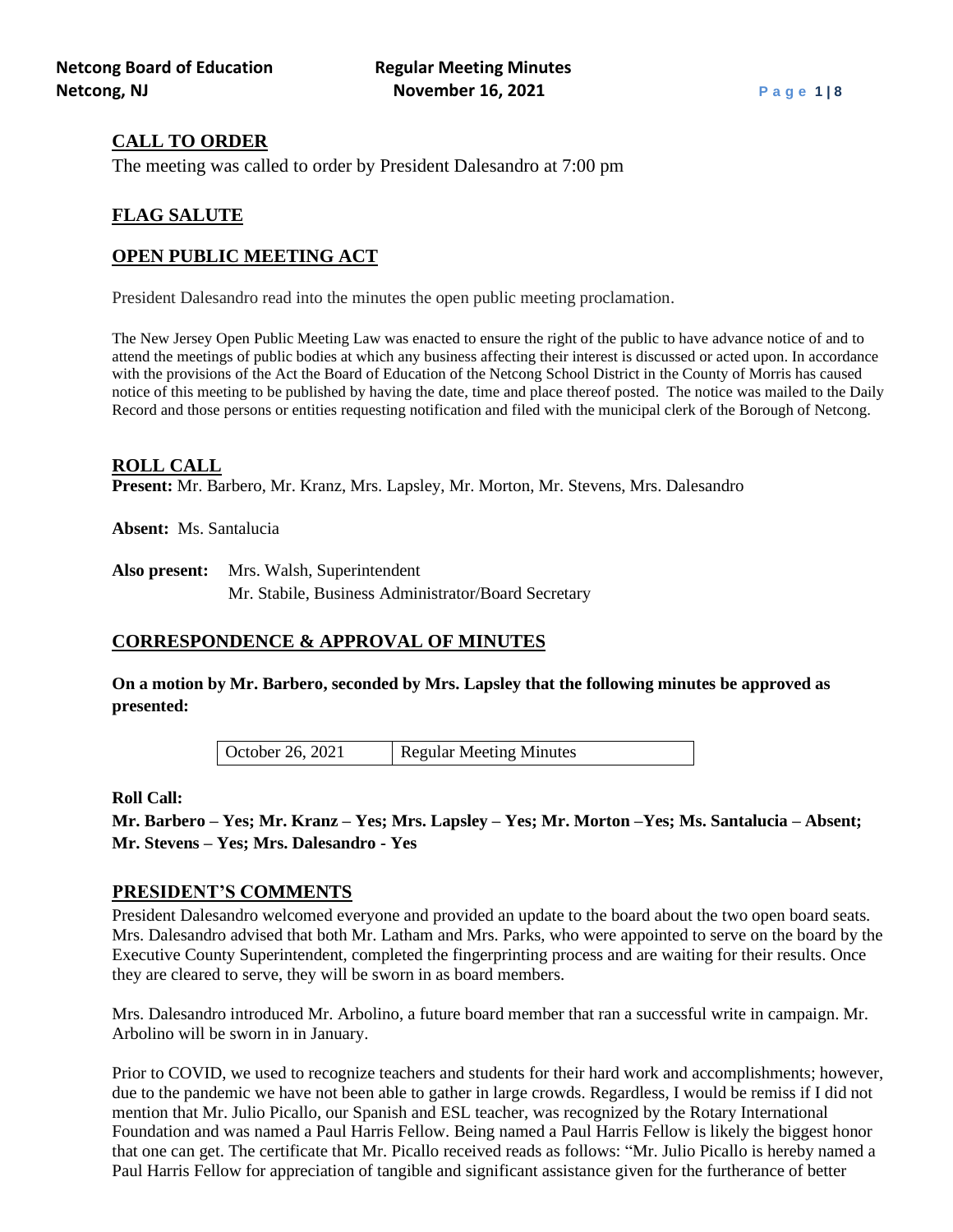# **Netcong Board of Education Regular Meeting Minutes Netcong, NJ Page 2 | 8 November 16, 2021 Page 2 | 8**

understanding and friendly relations among peoples of the world." The certificate was signed by Rotary International, and Mr. Picallo was also presented with a plaque delineating this honor. Mr. Picallo and his wife attended the Rotary meeting last night and while he is not a Rotarian, Mr. Picallo was recognized for all the help he has provided to our Latino community members by translating for them, assisting with the food bank, and making sure the community members have a voice. Furthermore, Mr. Picallo donates money to the food bank as an additional way to support the Latino community and the Netcong community at large. We are very happy for Mr. Picallo, and we are happy to have him on our staff.

Finally, there is a Morris County School Boards Meeting on Thursday. The focus of this meeting is on budget training and how to read the Treasurer's and Board Secretary's reports. If any board member would like to attend the meeting to have a better understanding of these items, the meeting will be held in person at The Mansion in Mountain Lakes. If you are not comfortable attending in person, you are free to attend virtually and get the same training. You do receive Board Member Academy credits if you attend the meeting.

I want to wish everyone a Happy Thanksgiving, we have a lot for which to be thankful and grateful. I want to remind the board members to please sign the Thanksgiving card prior to leaving this evening. Now, we will move on to the Superintendent's report.

## **SUPERINTENDENT'S COMMENTS**

 Security Drill was held on October 25,2021 at 10:10 am with a duration of 10 minutes Security Drill was held on November 8, 2021 at 10:50 am with a duration of 11 minutes Fire Drill was conducted on November 10, 2021 at 1:00 pm with a duration of 10 minutes

I would like to say that we had the phone system upgraded over the teachers' convention. The security drill on the eighth was by accident because someone accidentally pushed the button that put the entire school into lockdown. However, because of that error, we know the new system works

I want to thank the Morris County Sheriff's Department for the donation of masks for students and staff.

Last week on Veteran's day, our fifth grade students led us in a two minute moment of silence to honor all of the veterans that have passed on and all of the veterans that are still alive to thank them for their service. Ms. Costello, one of the fifth grade teachers, made contact with a member VFW who helped get us poppies; the kids were giving out poppies in honor of the veterans as well. Ms. Costello, Mrs. Collins, Mrs. Cinotti, Mrs. Meudt and I will be going to the VFW on Friday evening to drop off cards the kids made for the veterans.

I thank the Netcong Teachers Association for the donation of 73 sets of ear buds; they will be used for students who are need of ear buds.

The regional superintendents and I have spoken as there's a big push to get children vaccinated against COVID. We talked about having a vaccination clinic up at the high school for whoever wants to go to get a COVID vaccination. We contacted the state about this and are waiting to hear back from them. This is not a force; it is a service for people who are interested in getting the vaccine.

I'd like to congratulate Mr. Picallo on his Paul Harris Fellow award, it is a huge honor for him and for us as a school district.

I want to thank all of the staff here because as you know it has been a crazy year and everybody has gone above and beyond and continues to go above and beyond to ensure there is continuity of education for the students and we appreciate everything that the staff does.

We will be having Santa come visit our students in grades PreK through fourth grade in December. The last time that Santa came it was a huge hit for the kids so we're excited to partner again with Santa.

I'd like to wish everybody a safe, healthy, and Happy Thanksgiving.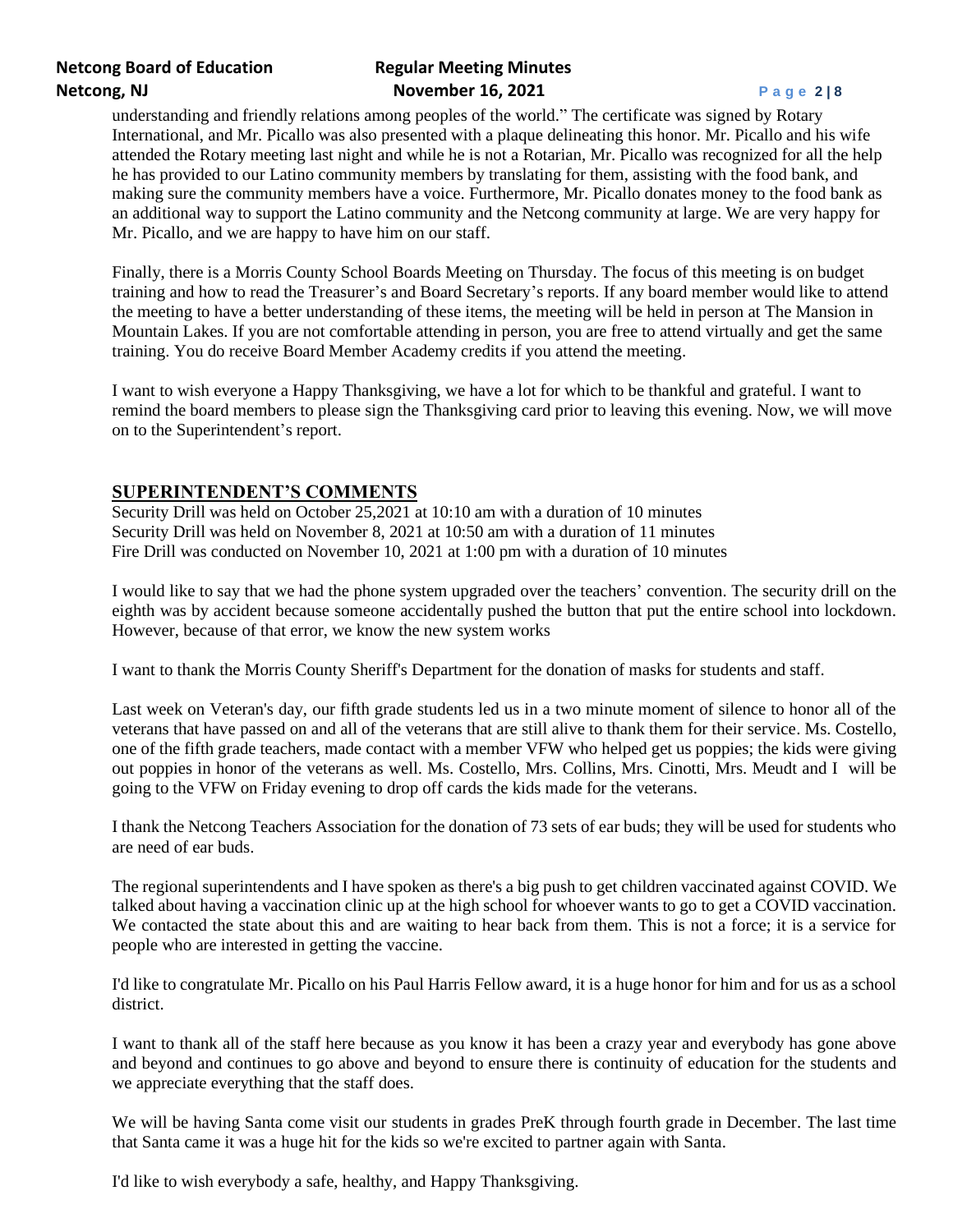### **SCHOOL BUSINESS ADMINISTRATOR / BOARD SECRETARY COMMENTS**

Items on tonight's agenda I did contact the architect, we will have a contractor here Thursday to scan the drain to make sure that the milk company didn't break the pipe in the back. Contacted JCP&L regarding the light outside in front of the building.

## **HEARING OF CITIZENS ON AGENDA ITEMS ONLY**

## **On a motion by Mr. Kranz, seconded by Mr. Stevens to open the hearing of citizens on agenda items only. Approved by voice vote. All in favor.**

*Public is invited to address the Board with any questions, comments or concerns. The Board requests that the individual address the Board, giving name and address, and asks that all remarks be directed to the Chair. The public portion shall be limited to thirty minutes with a five-minute time limit on each participant. The Board wishes to remind all attendees at its meeting that while it subscribed without reservation to the principle of keeping the public completely informed, by policy it cannot allow public discussion of personnel matters. If a matter concerning the staff of the Netcong Public School is of interest or concern, the matter would be referred to the Superintendent or the Board of Education, either by telephone or letter.*

#### **No one wishing to be heard.**

**On a motion by Mr. Stevens, seconded by Mr. Lapsley to close the hearing of citizens on agenda items only. Approved by voice vote. All in favor.**

# **OLD BUSINESS NONE**

## **COMMITTEE REPORTS**

## ➢ **Governance, Policy and Finance**

## **President Dalesandro gave the committee report On a motion by Mr. Kranz, seconded by Mr. Stevens that resolutions #1-14 be approved as presented:**

- 1. Be it resolved that the Netcong Board of Education, upon the recommendation of the Superintendent, hereby approves the October 29, 2021 payroll in the amount of \$179,651.46
- 2. Be it resolved that the Netcong Board of Education, upon the recommendation of the Superintendent, hereby approves the November 15, 2021 payroll in the amount of \$177,672.78
- 3. Be it resolved that the Netcong Board of Education, upon the recommendation of the Superintendent, hereby approves the bills list from October 27, 2021 through November 16, 2021 in the amount of \$515,050.76
- 4. Be it resolved that the Netcong Board of Education, upon the recommendation of the Superintendent, hereby approves the Christmas wrapping fundraiser for Netcong staff members. All proceeds will go to the Corner Coffee Shop to be donated to the Morris County Veterans Services office.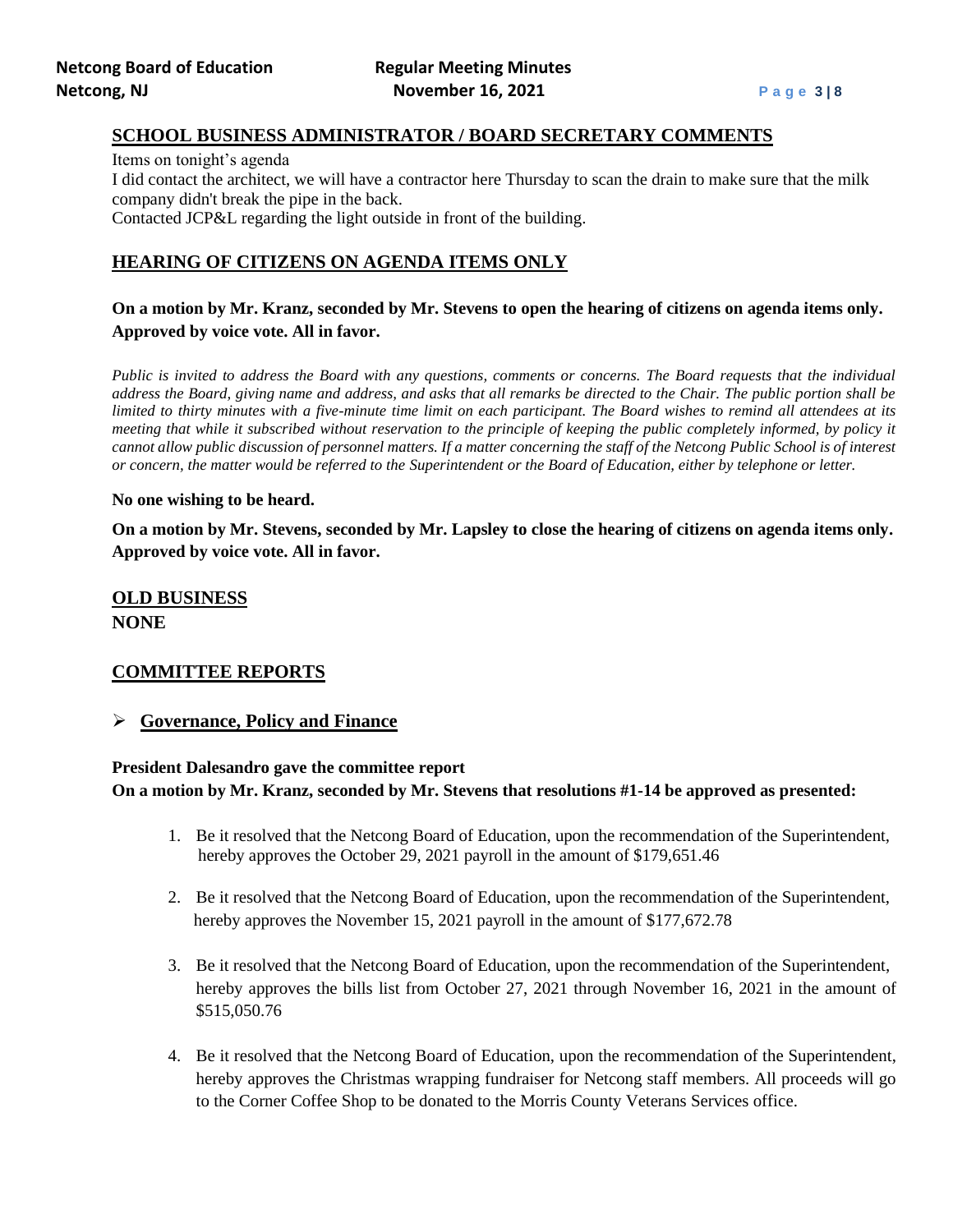# **Netcong Board of Education Regular Meeting Minutes Netcong, NJ November 16, 2021 Page 4** | 8

5. Be it resolved that the Netcong Board of Education, upon the recommendation of the Superintendent, hereby approves the SECOND READING of the following Policies and/or Regulations:

| <b>Policy/Regulations</b> | #    | <b>Title</b>                                     | <b>Type</b> |
|---------------------------|------|--------------------------------------------------|-------------|
| a. Policy                 |      | 1648.14   Safety Plan for Healthcare Settings in | <b>New</b>  |
|                           |      | School Buildings $-$ Covid-19 (M)                |             |
| a. Policy                 | 2425 | <b>Emergency Virtual or Remote Instruction</b>   | <b>New</b>  |
|                           |      | Program $(M)$                                    |             |
| a. Policy $&$ Regulation  | 5751 | Sexual Harassment of Students (M)                | Revised     |

6. Be it resolved that the Netcong Board of Education, upon the recommendation of the Superintendent, hereby approves the FIRST READING of the following Policies and/or Regulations:

| <b>Policy/Regulations</b> |      | Title                                          | <b>Type</b> |
|---------------------------|------|------------------------------------------------|-------------|
| a. Policy                 | 8601 | Pupil Supervision After School Dismissal<br>M. | Revised     |

- 7. Be it resolved that the Netcong Board of Education, upon the recommendation of the Superintendent, hereby approves Dr. L. Hanes & Associates for Home Instruction Services for Student #32621162 at a rate of \$65/hour, effective November 1, 2021 until December 23, 2021.
- 8. Be it resolved that the Netcong Board of Education, upon the recommendation of the Superintendent, hereby approves the submission of the 2021-2022 School Safety and Security Plan Annual Review Statement of Assurance.
- 9. Be it resolved that the Netcong Board of Education, upon the recommendation of the Superintendent, hereby accepts the donation of 1,000 adult size masks and 1,000 child size masks from the Morris County Office of Emergency Management.
- 10. Be it resolved that the Netcong Board of Education, upon the recommendation of the Superintendent, hereby accepts the donation of 73 sets of ear buds from the Netcong Teachers Association.
- 11. Be it resolved that the Netcong Board of Education, upon the recommendation of the Superintendent, hereby accepts the following August 31, 2021 Financial Reports. The Board Secretary's monthly certification, as attached, pursuant to N.J.A.C. 6:20-2.12(d) that as of August 31, 2021 no line item account has encumbrances and expenditures, which in total exceed the line item appropriation in violation of N.J.S.A. 18A-22-8 and 18A-22-8.1. Pursuant to N.J.A.C. 6A:23A-16.10 the Netcong Board of Education, after review of the Board Secretary's and Treasurer's monthly financial reports certify that as of August 31, 2021 and upon consultation with the appropriate district officials, to the best of our knowledge, no major account or fund has been over expended in violation of N.J.A.C. 6A:23-2.2 and that sufficient funds are available to meet the district's financial obligations for the remainder of the fiscal year.
- 12. Be it resolved that the Netcong Board of Education, upon the recommendation of the Superintendent, hereby approves the Transfers Reports for the month of August 2021.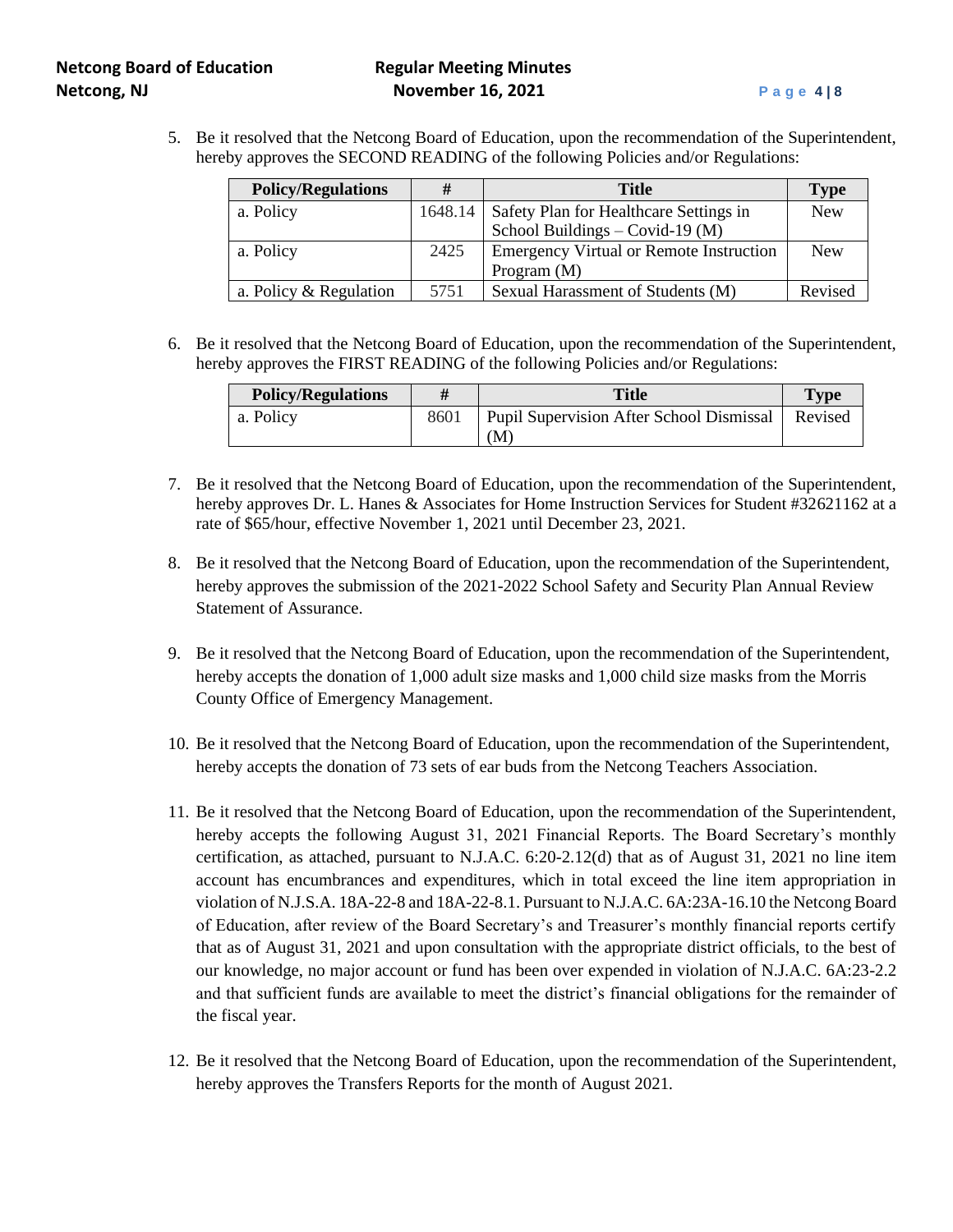- 13. Be it resolved that the Netcong Board of Education, upon the recommendation of the Superintendent, hereby approves the final lease payment for the air purifiers to the CASPR Group, Inc in the amount not to exceed \$48,500.00 and furthermore the payment will be made using the Coronavirus Response and Relief Supplemental Appropriations (CRRSA) – Elementary and Secondary School Emergency Relief (ESSER II) funds, account #20-483-200-400.
- 14. Be it resolved that the Netcong Board of Education, upon the recommendation of the Superintendent, hereby approves the withdrawal of funds from the Capital Reserve Account 10-116 for the Music Room Renovations / Other Capital Project in the amount of \$154,000 and transferred to account # 12-000- 400-340 Architectural/Engineering Services - \$25,000 and to account #12-000-400-450 Construction Services for casework and furniture - \$129,000 pending approval from the Morris County Department of Education.

### **Roll Call**

**Mr. Barbero – Yes 3-12, Abstain 1-2; Mr. Kranz – Yes; Mrs. Lapsley – Yes; Mr. Morton – Yes; Ms. Santalucia - Absent; Mr. Stevens – Yes; Mrs. Dalesandro – Yes**

## ➢ **Curriculum/Instruction**

### **Mrs. Walsh gave the committee report.**

**Mr. Stevens asked about the cost of the airfare and were the flights booked. Mrs. Walsh stated that the flights were booked and under the cost budgeted.**

**Mr. Kranz stated that this was pretty awesome that our administrators were selected to do this and present and that you have an opportunity to go down there and network with other administrators from all over the country. This is going to pay back in dividends for us, good job.**

**President Dalesandro stated that it is a big deal. And as you all know, Mrs. Walsh refers to it as PD; however, I don't think it's PD, I think it is an honor and it should be recognized as such. For those members in the audience, the Netcong School District was awarded the opportunity to go down and present what we're doing here in Netcong regarding Response to Intervention, the middle school Passion Period Program, and the middle school elective program at the National Superintendent's Conference. Mrs. Walsh, Dr. Ceresnak and Mrs. Rider, our interventionist, will be going down and doing the presentation. We are really excited about this opportunity and we have everything to be proud of. Thank you and please do a press release regarding this presentation**.

### **On a motion by Ms. Lapsley, seconded by Mr. Morton that resolution #1 be approved as presented:**

1. Be it resolved that the Netcong Board of Education, upon the recommendation of the Superintendent, hereby approves the following Professional Development pending county approval:

| Date           | <b>Name</b>    | <b>Workshop/Conference</b> | <b>Location</b> | Cost                         |
|----------------|----------------|----------------------------|-----------------|------------------------------|
| a. $2/16/22 -$ | Kathleen Walsh | AASA Leading for Student-  | Nashville,      | Conference: \$775.00 to be   |
| 2/19/22        |                | Centered, Equity Focused   | TN              | paid out of Title IIA        |
|                |                | Education                  |                 | Airfare: Not to exceed \$500 |
|                |                |                            |                 | Hotel: \$1204.00             |
|                |                |                            |                 | M& IE: 355.50                |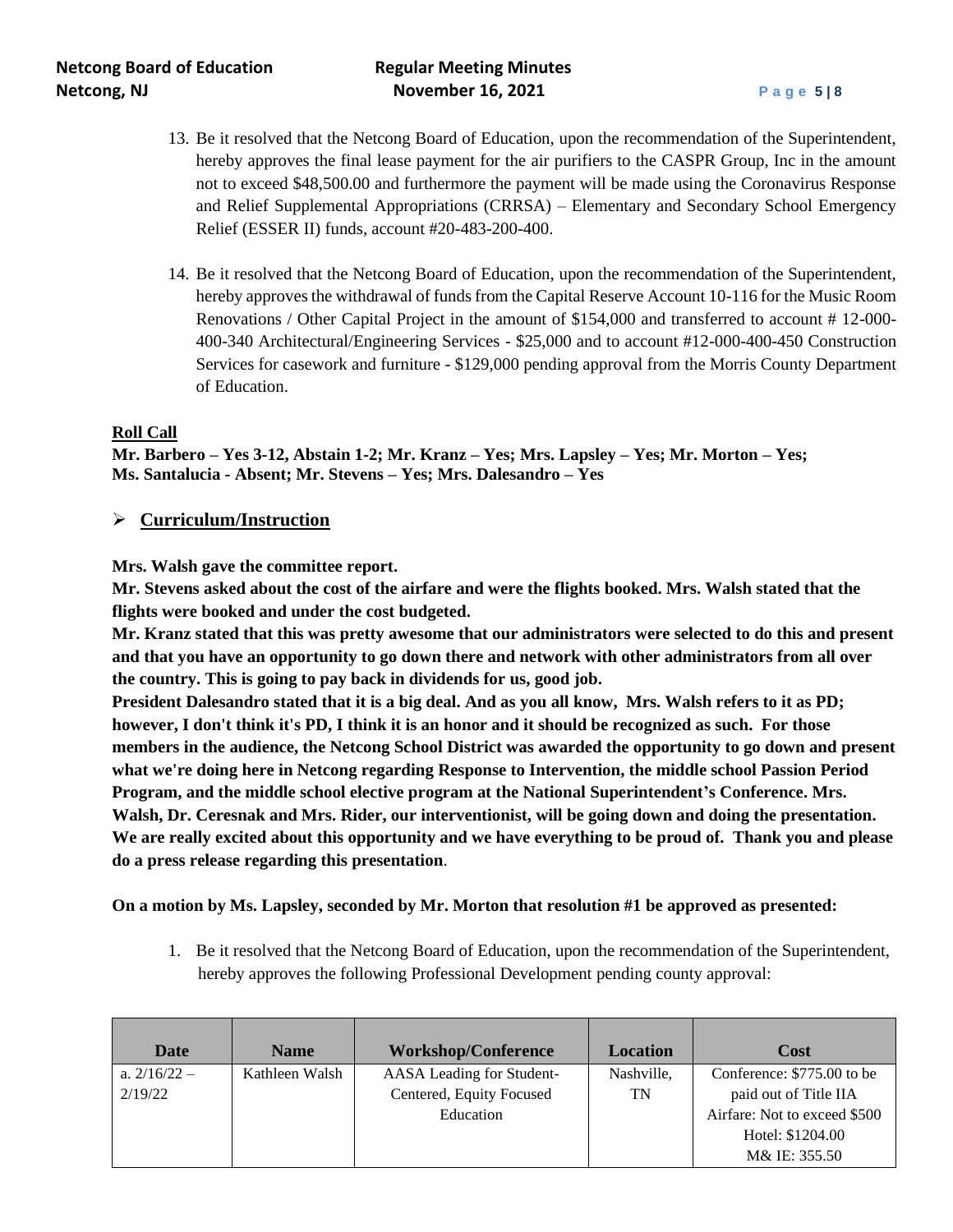**Netcong Board of Education Regular Meeting Minutes** 

| Netcong, NJ |                | <b>November 16, 2021</b> |                           |            | Page $6 8$                   |  |
|-------------|----------------|--------------------------|---------------------------|------------|------------------------------|--|
|             | b. $2/16/22 -$ | Kurt Ceresnak            | AASA Leading for Student- | Nashville, | Conference: \$750.00 to be   |  |
|             | 2/19/22        |                          | Centered, Equity Focused  | TN         | paid out of Title IIA        |  |
|             |                |                          | Education                 |            | Airfare: Not to exceed \$500 |  |
|             |                |                          |                           |            | Hotel: \$1204.00             |  |
|             |                |                          |                           |            | M& IE: 355.50                |  |
|             | c. $2/16/22 -$ | Jennie Rider             | AASA Leading for Student- | Nashville, | Conference: \$750.00 to be   |  |
|             | 2/19/22        |                          | Centered, Equity Focused  | <b>TN</b>  | paid out of Title IIA        |  |
|             |                |                          | Education                 |            | Airfare: Not to exceed \$500 |  |
|             |                |                          |                           |            | Hotel: \$1204.00             |  |
|             |                |                          |                           |            | M& IE: 355.50                |  |

## **Roll Call**

**Mr. Barbero – Abstain 1a, Yes 1b-c; Mr. Kranz – Yes; Mrs. Lapsley – Yes; Mr. Morton – Yes; Ms. Santalucia – Absent; Mr. Stevens – Yes; Mrs. Dalesandro – Yes**

## ➢ **Personnel**

### **Mr. Morton gave the committee report. On a motion by Mr. Morton, seconded by Mr. Kranz that resolutions #1-3 be approved as presented:**

- 1. Be it resolved that the Netcong Board of Education, upon the recommendation of the Superintendent, hereby approves the hiring of Naomi Kuran as a Substitute Teacher, for the 2021-2022 school year, at the rate of \$85 per day for the first 10 days and \$95 per day, thereafter, pending an Office of Student Protection background check approval.
- 2. Be it resolved that the Netcong Board of Education, upon the recommendation of the Superintendent, hereby approves AnnMarie Evans as the Early Act Club advisor for the 2021-2022 school year at the stipend rate of \$1,634.00 per the NTA agreement to be paid out of ESSER III funds.
- 3. Be it resolved that the Netcong Board of Education, upon the recommendation of the Superintendent, hereby approves the amended dates for the maternity/disability leave of Meganne Secola effective August 28, 2021 through March 8, 2022 in accordance with NTA contract Article VI, subsection A, regarding unpaid leave due to child rearing.

### **Roll Call**

**Mr. Barbero – Yes; Mr. Kranz – Yes; Mrs. Lapsley – Yes; Mr. Morton – Yes; Ms. Santalucia – Absent; Mr. Stevens – Yes; Mrs. Dalesandro – Yes**

## ➢ **Facilities and Operations**

### **Mr. Kranz gave the committee report.**

## **On a motion by Mr. Kranz, seconded by Mr. Morton that resolutions #1-2 be approved as presented:**

1. Be it resolved that the Netcong Board of Education, upon the recommendation of the Superintendent, hereby approves the acceptance of the FY2020 School Security Grant #20E00265 in the amount of \$20,000.00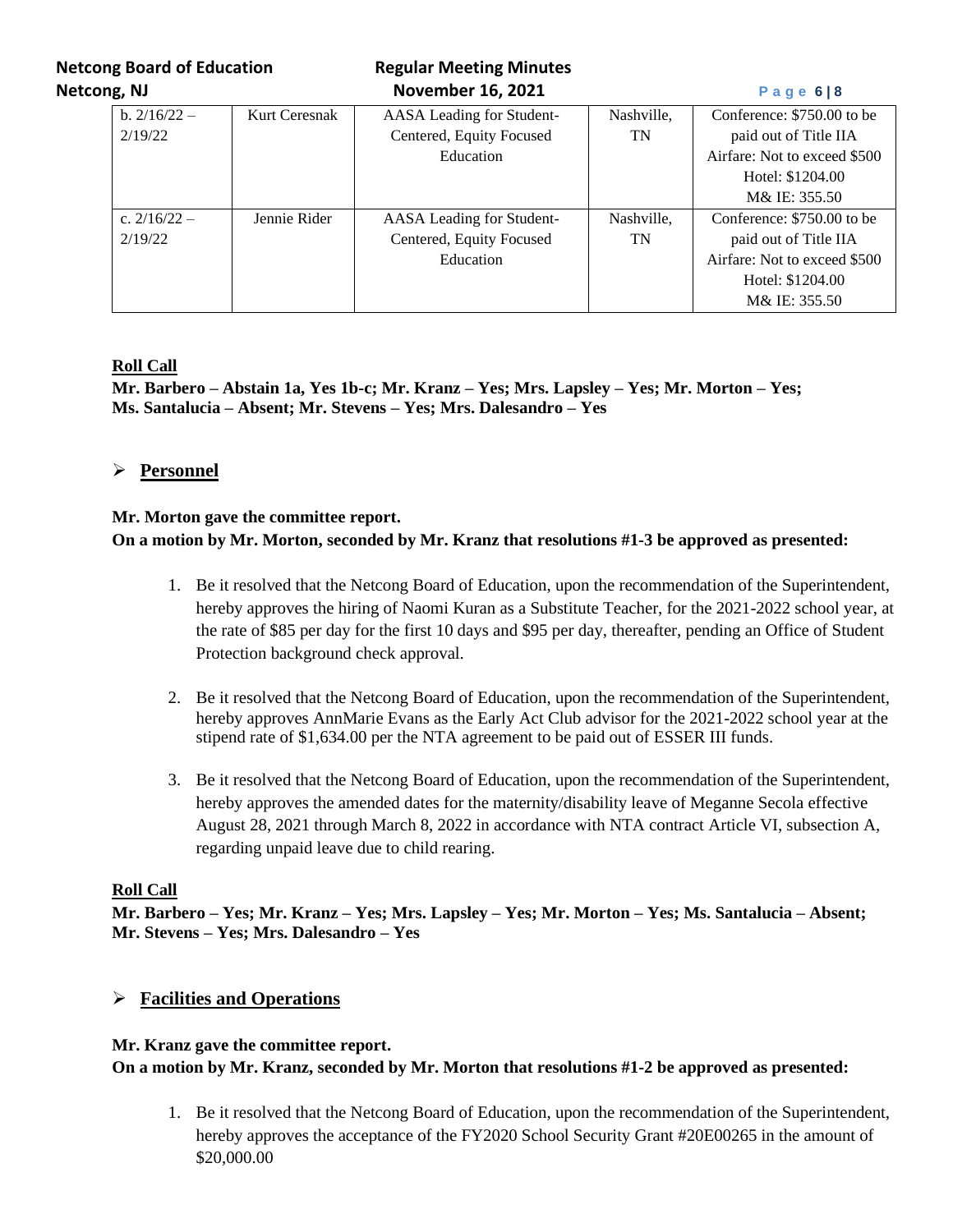# **Netcong Board of Education Regular Meeting Minutes Netcong, NJ Retcong, NJ November 16, 2021 Page 7** | 8

2. Be it resolved that the Netcong Board of Education, upon the recommendation of the Superintendent, hereby approves the request for proposal submitted by Clarke Moynihan Landscaping & Construction, LLC Andover, NJ in the amount of \$2,250 per day for leaf removal, pending attorney review and approval.

#### **Roll Call**

**Mr. Barbero – Yes; Mr. Kranz – Yes; Mrs. Lapsley – Yes; Mr. Morton – Yes; Ms. Santalucia – Absent; Mr. Stevens – Yes; Mrs. Dalesandro – Yes**

### **LIAISONS REPORT**

- **a.** Netcong Educational Foundation December 1<sup>st</sup> wine tasting and food paring at the Market Tavern Krispy Kreme fundraiser in November.
- **b.** Netcong PTA No report
- **c.** Town Council

Work session nothing major discussed. They were happy with the voter turnout. Regular meeting there was ongoing discussion on the development of the St. Michael's property and the impact on the school. Exploring the possibility of making Allen Terrace a one way and no left turn from Maple Ave on to Route 183 South. Did pass no parking on one side of Prospect from College to Hillside. Dr. Rossi, Superintendent of Lenape Valley and the Board President came to the meeting they are on a reconnect with the community's tour and gave a presentation. They are starting an alumni organization. They are offering 16 pathways to practical training, the first being architectural.

- **d.** Recreation Commission Holiday Parade December 5th
- **e.** Planning Board Next Meeting is Wednesday.

## **MISCELLANEOUS**

Mr. Morton read the following:

As many have heard I was elected to serve on the town council two weeks ago. Unfortunately I cannot serve as a council member and school board member simultaneously. With that I will be resigning my position as a school board member effective 11/30/21 to prepare for the transition.

I have had the privilege of serving as a Netcong school board member for the last 13 years. I have thoroughly enjoyed working with my fellow school board members in facing the numerous challenges that seem to always find us in Netcong.

We have seen many administrators come and go over my time here, however I feel that we have never been under better leadership than we are now. Mrs. Walsh and Mr. Stabile have led our school to educational and financial stability.

I can leave my last meeting tonight knowing that I kept my promise to always put the children first while making decisions on this board and that the future is bright for the Netcong School District.